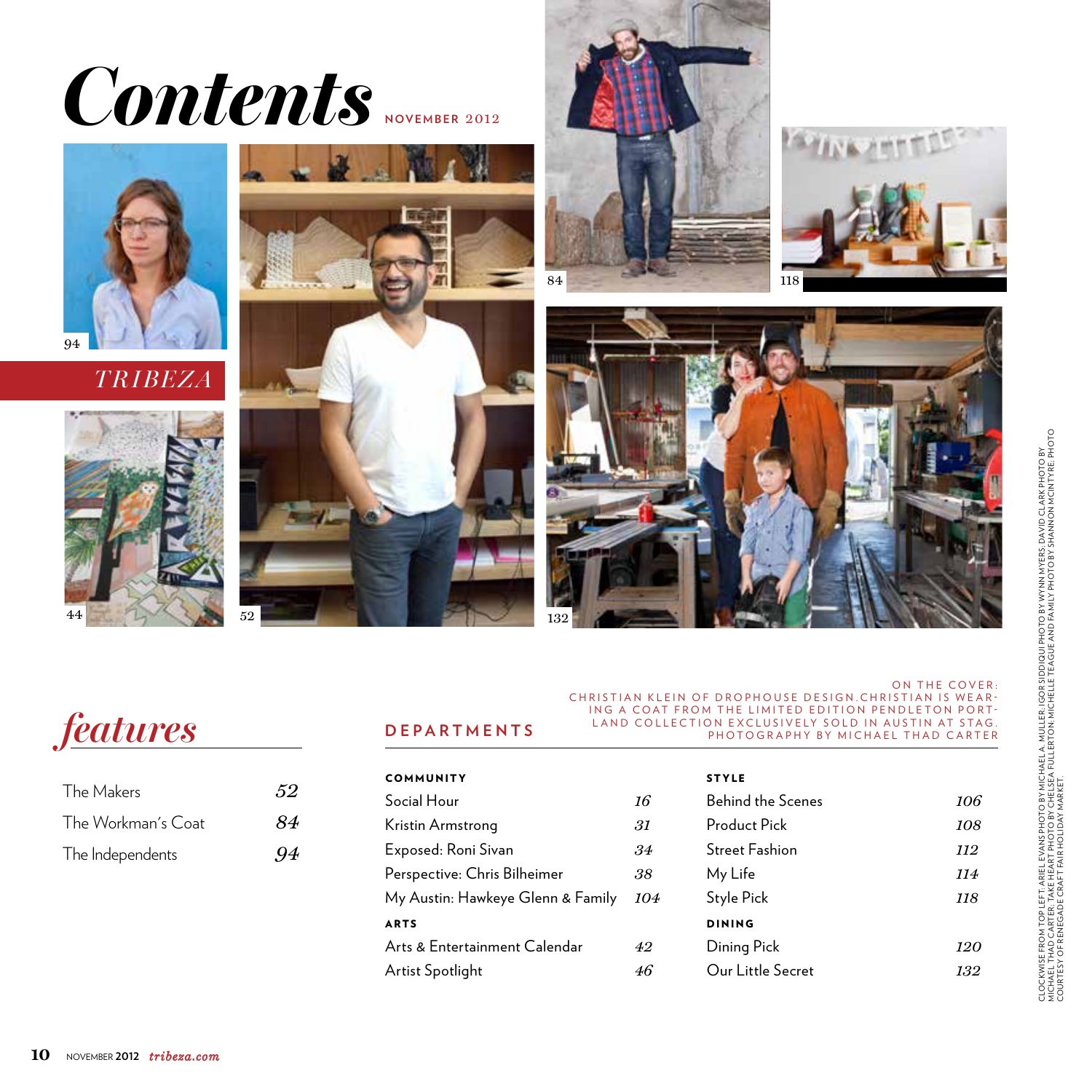An architect by education, Igor Siddiqui has shifted his focus to product design, temporary in stallations, interior environments and entire buildings. Although a professor at UT (pictured in his studio at the university), he is working on projects across the world.

 $\frac{1}{2}$  is the set

ĈП

SINGE

**60** novem ber **<sup>2012</sup>** *tribeza.com*

بلب

**ATES** 

5